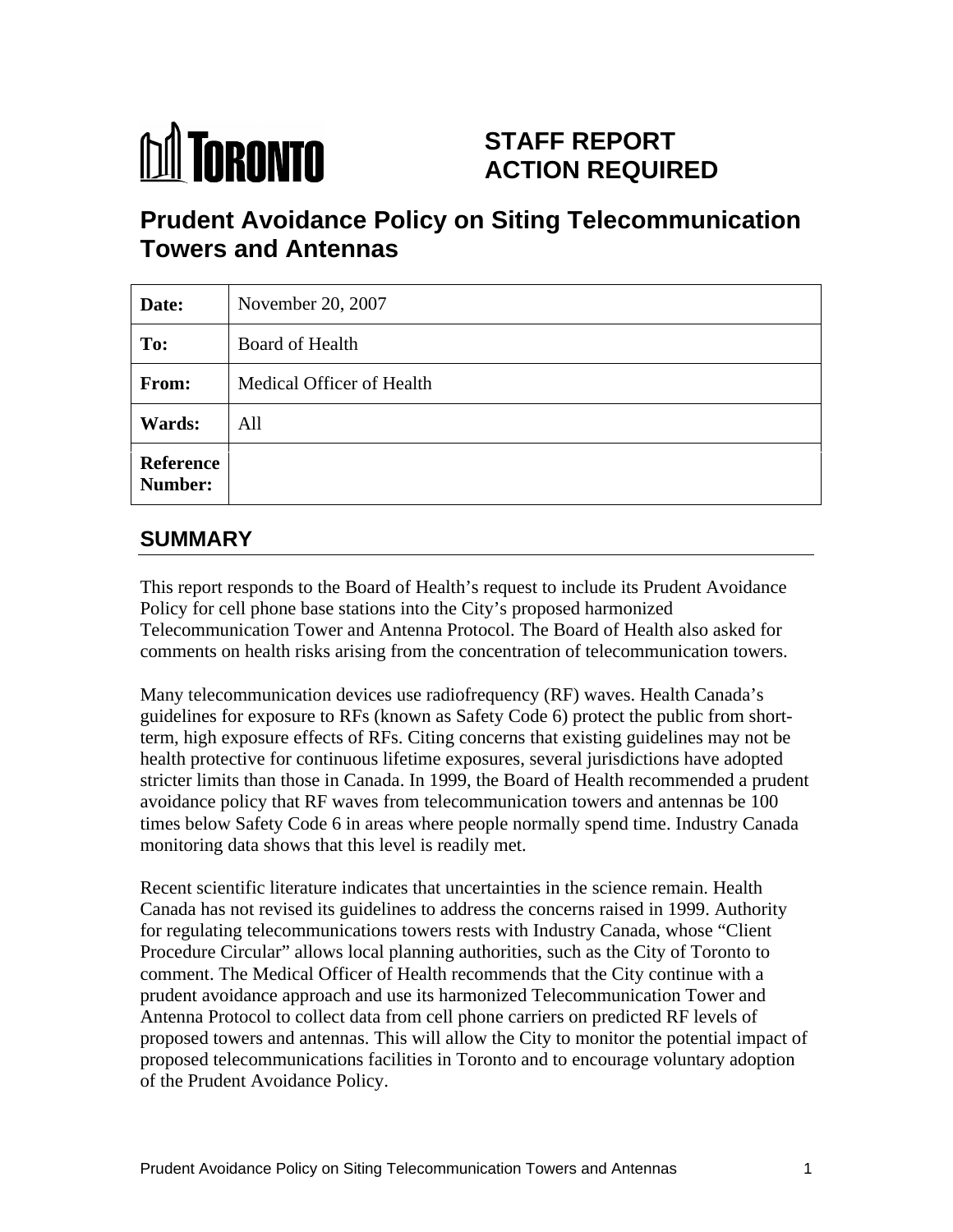### **RECOMMENDATIONS**

#### **The Medical Officer of Health recommends that:**

- 1. the Board of Health reaffirm the Prudent Avoidance Policy approach for radiofrequencies (RF) that would keep levels in areas where people normally spend time at least 100 times lower than Health Canada's *Safety Code 6* limits when siting new telecommunication towers and antennas in the City of Toronto;
- 2. the Board of Health recommend that City Council endorse a Prudent Avoidance Policy and use the new City of Toronto Telecommunication Tower and Antenna Protocol as a mechanism for collecting information on the estimated levels of radiofrequencies around cell phone towers and antennas in areas where people normally spend time;
- 3. the Board of Health recommend to Health Canada that public exposure limits for radiofrequency fields under *Safety Code 6* be made 100 times more strict as previously recommended by the Board of Health;
- 4. the Board of Health recommend to cell phone carrier proponents to consider voluntary adoption of the Prudent Avoidance Policy when proposing sites for new telecommunication towers and antennas, including considering proposed alternative sites when the City's review identifies potential concerns; and
- 5. the Board of Health encourage Industry Canada to conduct regular monitoring for radiofrequencies arising from telecommunications structures in Toronto, and to make that information publicly available.

#### **Implementation Points**

- City Planning will request proponents to provide estimates of radiofrequency levels in areas where people normally spend time as part of the supporting documentation for the consultation meeting with the City. These estimates can be obtained from the Safety Code 6 verification calculations and expressed as a percentage of Safety Code 6 permissible levels for the public.
- City Planning, in consultation with the Medical Officer of Health, will screen these data against the Prudent Avoidance Policy. In the event that the levels are above those recommended in the Policy, the City will encourage voluntary adoption of the Prudent Avoidance Policy and discuss alternative sites with the proponent. The City may also submit a letter to Industry Canada pertaining to the outcome of these discussions.
- The Medical Officer of Health will report back on the effectiveness of this approach to minimizing public exposure to radiofrequencies from telecommunication towers and antennas in Toronto.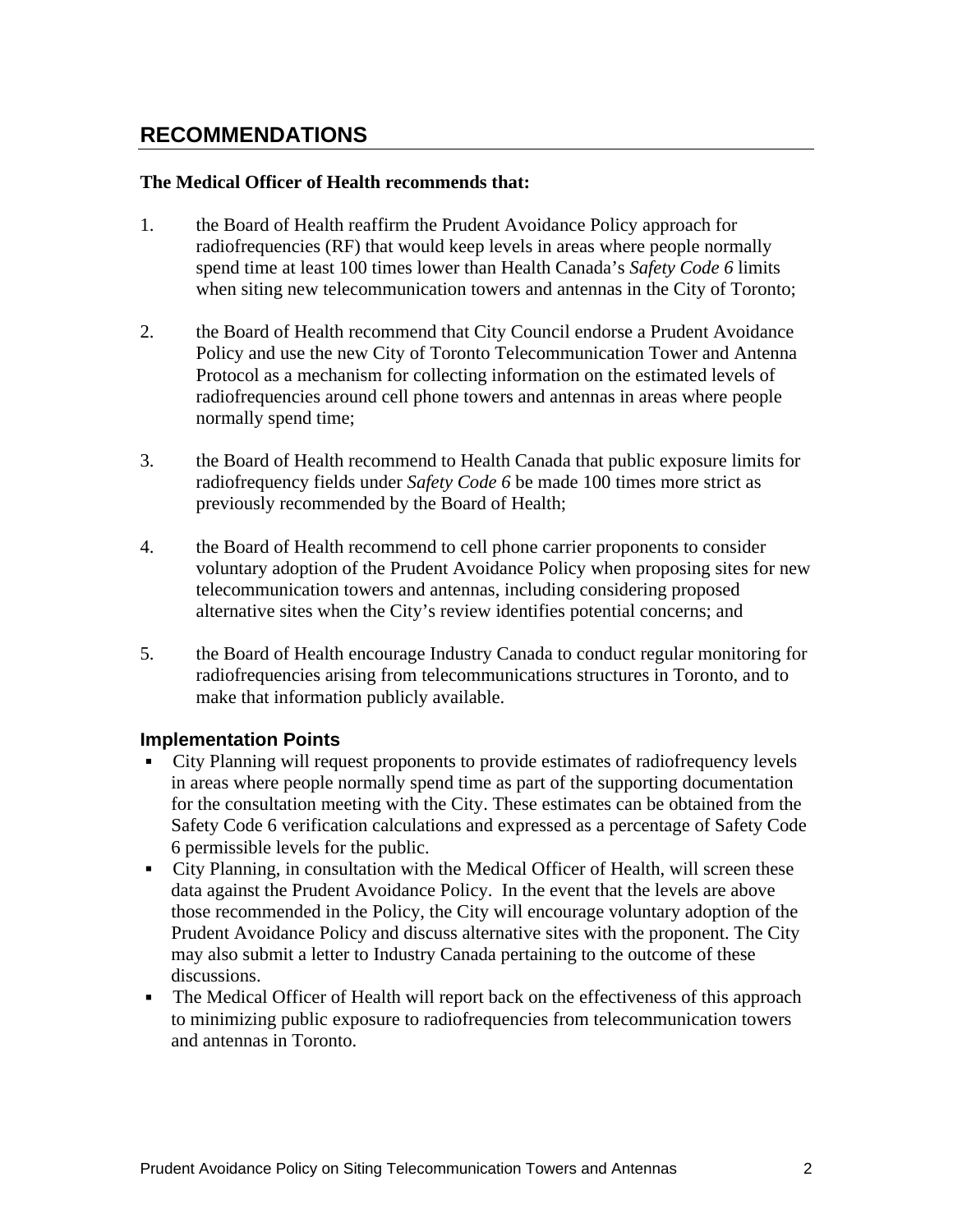#### **Financial Impact**

These recommendations will have no financial impact beyond what has already been approved in the current year's budget.

### **DECISION HISTORY**

In November 1999, the Board of Health adopted a policy of prudent avoidance respecting decisions regarding the location of cellular telephone base stations in the city. This policy recommends that consideration be given to keeping radiofrequency levels (measured in power density) from these installations 100 times below the current federal guideline (referred to as *Safety Code 6*) in order to provide a greater level of protection against potential health effects (see "Health Effects of Wireless Telephone Transmission Towers" <http://www.toronto.ca/health>).

At its meeting of May 15, 2006, the Board of Health requested that the Medical Officer of Health, in collaboration with the Chief Planner and Executive Director, City Planning, report on the incorporation of the Toronto Public Health Prudent Avoidance Policy into the City of Toronto Telecommunication Tower and Antenna Protocol and report on any health risks arising from the concentration of telecommunication towers. [\(http://www.toronto.ca/legdocs/2006/minutes/committees/hl/hl060515.pdf\)](http://www.toronto.ca/legdocs/2006/minutes/committees/hl/hl060515.pdf).<br>Telus Communications Company challenged the use of the City's site plan by-laws for

approval of new telecommunication facilities. In March 2007, the court ruled that the City of Toronto could not apply its site plan approval process to new telecommunication facilities. At its meeting of April 2007, following consideration of a report by the City Solicitor on the City's appeal to the court's ruling, City Council directed the Planning and Growth Management Committee to develop a protocol for cell phone carriers to follow in siting telecommunications towers. City Council also directed the Chief Planner and Executive Director of City Planning to develop a protocol or guidelines with respect to municipal and community consultation for the installation of telecommunication towers that adheres to Industry Canada's policy.

City Planning, in consultation with the Medical Officer of Health, is preparing a Telecommunication Tower and Antenna Protocol that will be considered at the Planning and Growth Infrastructure Committee meeting early in 2008.

### **ISSUE BACKGROUND**

Since 1999, there has been a rapidly expanding network of cellular phone towers and other wireless telecommunication structures throughout Toronto. This increasing concentration of telecommunication towers in many locations increases the level of radiofrequencies (RFs) to which the public in the immediate surrounding area is exposed involuntarily. Residents in some areas of Toronto have expressed concerns related to the potential health effects that may be associated with this exposure. The development of the City of Toronto Telecommunication Tower and Antenna

Protocol to establish a harmonized City-wide process and criteria for evaluating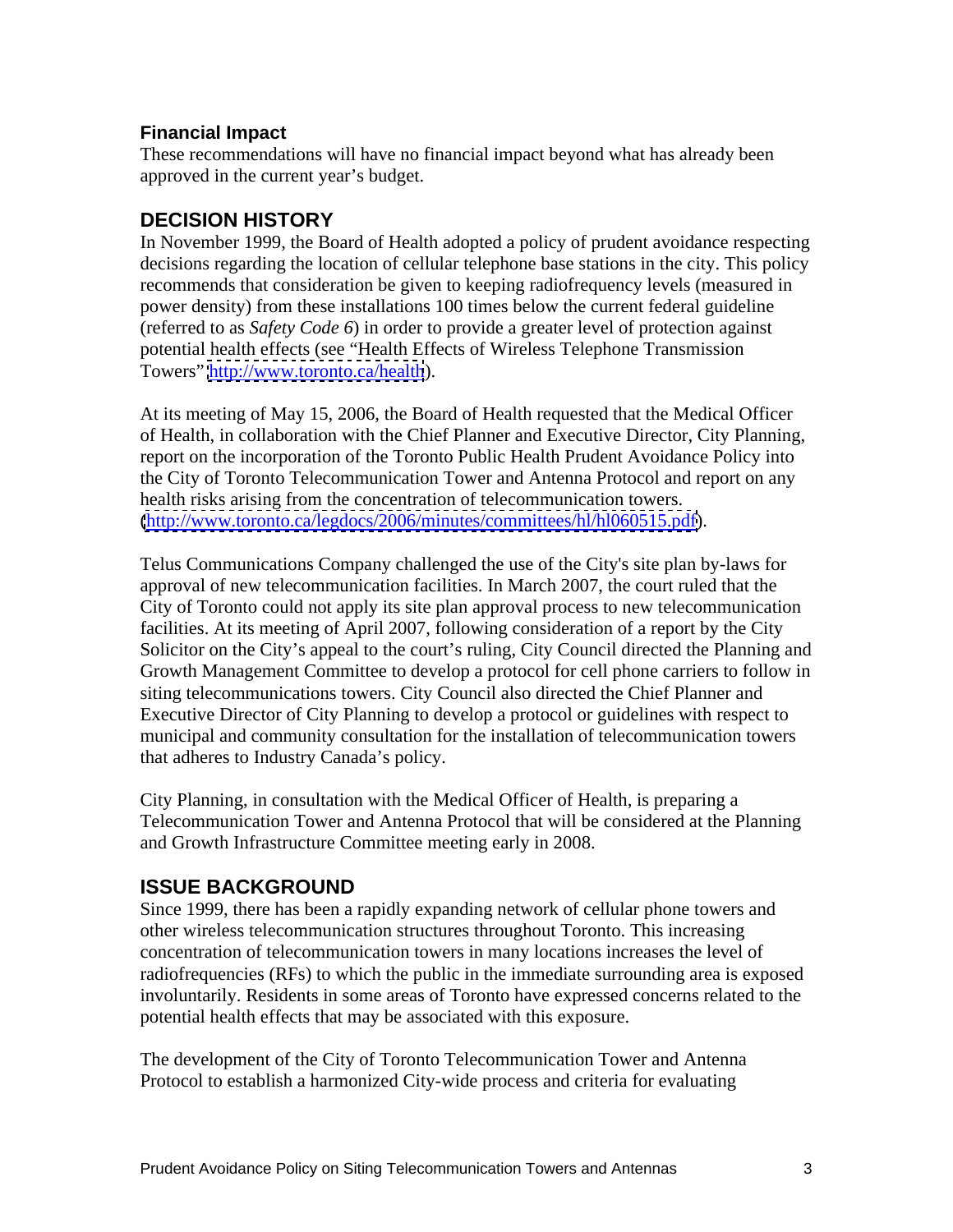telecommunication proposals now provides an opportunity for the City to formally incorporate prudent avoidance in its role as a commenting body in these siting decisions.

The research on exposure and health effects related to radiofrequency emissions has expanded substantially, with many studies and reviews having been published since 1999. Toronto Public Health staff, have reviewed and summarized this recent scientific literature (see "Update and Review of Research on Radiofrequencies: Implications for a Prudent Avoidance Policy in Toronto"<http://www.toronto.ca/health>).

## **COMMENTS**

Radiofrequencies are waves that are part of the electromagnetic spectrum that includes infrared radiation, visible light and ultraviolet rays. Although the term electromagnetic field, or "EMFs", is commonly used to describe waves generated from electrical power lines, the term technically refers to the electrical and magnetic fields from a wide range of sources and at different frequencies. Fields generated from electrical power lines are of "extremely low frequency (ELF)", whereas RFs are higher frequency waves that include radio and microwaves and are mainly used in telecommunications.

## **Sources of RFs in Toronto are Increasing**

In urban areas, RFs are present nearly everywhere. The use of wireless telecommunications devices has increased dramatically in Toronto, which has resulted in the installation of many antennas to receive and send communications signals. Cell phone base station antennas are an increasingly common sight on buildings throughout the city. In addition to these base stations, people are exposed to many of other sources of RF, such as the cell phones themselves, cordless phones, pagers, some remote control devices

and wireless Internet services (also known as WiFi).<br>The typical power output of a cell phone base station at its maximum is 60 watts, which is about 1000 times lower than the power output of a television antenna. Not surprisingly, a large part of people's exposure comes from existing radio and television broadcast transmitters – a 2002 Industry Canada study found that, depending on the location, from 44% to 71% of total RF levels measured in Toronto were from broadcast services.

Wireless local area networks (WLANs) use wireless fidelity (usually called "WiFi"), the trademark name for one wireless communication technology. Devices that use WiFi, such as laptops or personal digital assistants (PDAs) use RF waves to transmit and receive data from a central antenna, also called an access point. The signal from the central antenna does not travel as far as that from cellular base stations since the maximum output power of a WLAN central antenna is very much lower (about 100 milliwatt). In Toronto, as in many other cities around the world, wireless Internet access points are often found in cafes, restaurants, hotels, airports, train stations and other public buildings. In 2006, Toronto Hydro Telecom activated One Zone™ which supports wireless internet access with antennas installed on street light poles.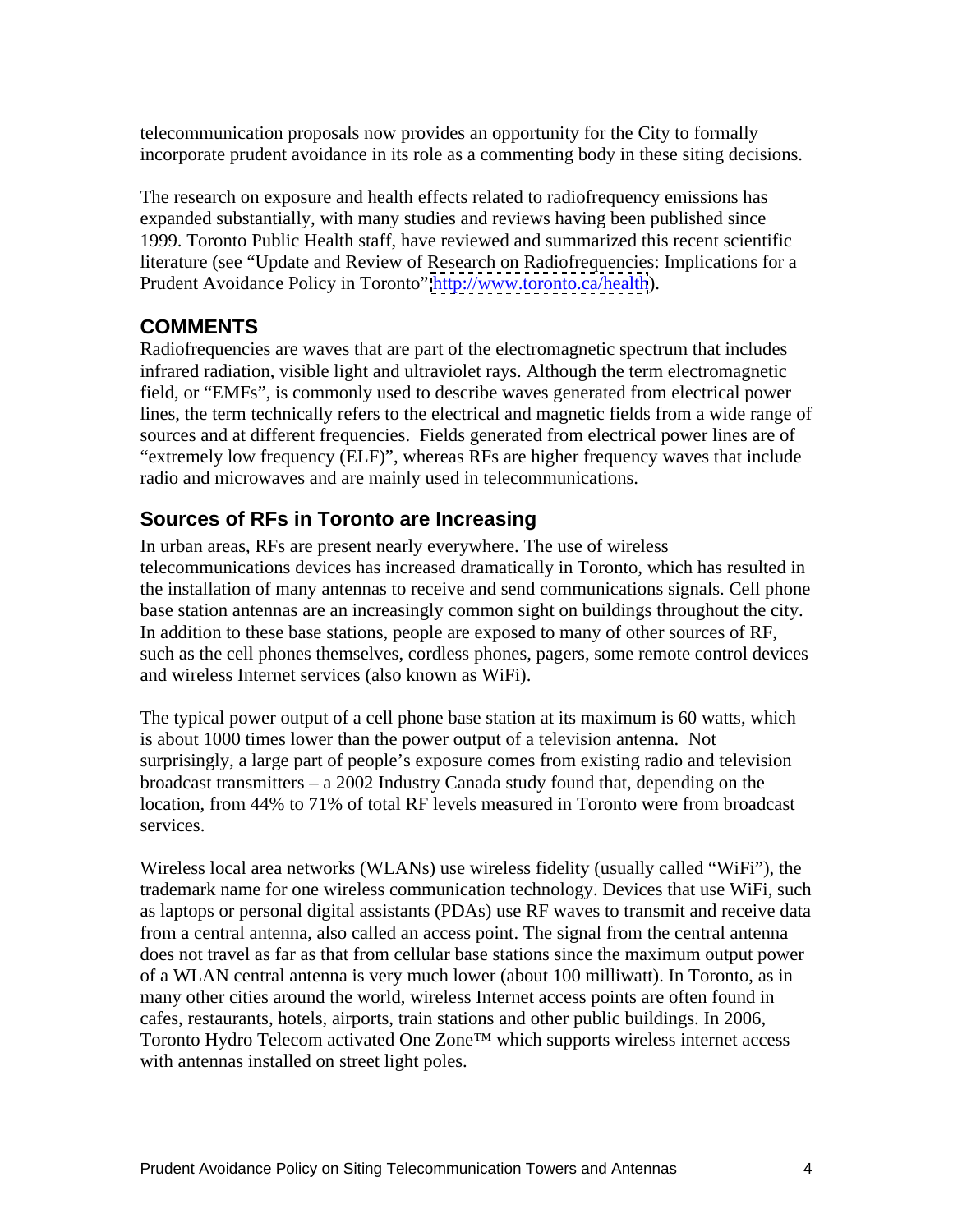### **Research on the Health Effects of RFs**

Research on health effects in people, animals, tissue and cell cultures has continued steadily since Toronto Public Health reviewed the literature in 1999. Biological effects have been observed in animal and cell culture experiments at exposure levels typical for cell phones or cell phone base stations. However, it is still unclear whether these effects are harmful in themselves, or if they are relevant for predicting effects (positive or negative) in people.

The potential for RFs to cause cancer has been studied in both laboratory research and epidemiology studies. Those reviewing the science take the view that most animal studies indicate RFs do not damage cellular DNA and are not tumour promoters. However, the results from some individual studies have shown the RFs may produce changes in the cell that are signals for possible increased risk of cancer.

Generally, studies in humans are considered the strongest evidence for weighing the potential for effects in humans from exposure to an agent. Some epidemiological studies assessing impacts in communities near radio and television transmitters have reported increased risks of leukemia in children and adults. Similar research on cancer risks among populations living near cell phone base stations has not been conducted.

A great deal of the new research on human health effects from RFs has come from studying those who use cell phones. A cell phone user receives an exposure to RF waves that is higher than that from living near a cell phone base station or antenna. Typically, epidemiologists study those who are most exposed to a substance or agent, to learn more about possible effects from lower levels of exposure. A large study called the Interphone study is assessing rates of brain cancer in people who

use cell phones in 13 countries worldwide. Indications so far are that brain tumour risks are not higher with short or medium term use of a cell phone. However, there is still not enough data to shed light on the risks from longer term use (that is, for more than 10 years). A recent review, for example, found that even though brain tumour risk overall was not linked with cell phone use, there were 25% more brain tumours in a subgroup of long-term phone users. Swedish researchers have found increased risks of acoustic neuroma, a benign, slow-growing tumour of the auditory nerve in the brain, in connection with long-term cell phone use as well. The International Agency for Research on Cancer (IARC) is expected to finish its review on the carcinogenicity of RFs in 2008.

Studies of the impacts of cell phone RFs on children, while limited in number, do not rule out the possibility that children require greater protection from RF exposure. Unique properties of a child's ear, tissue and blood, suggest that children may have higher exposure to RFs from using a cell phone. Laboratory studies looking at cognitive function in children exposed to RFs from a cell phone have shown either no effect or a trend to better performance after exposure.

Research in populations near cell phone base stations in Europe indicates that people living within about 300 metres of a base station are more likely to experience symptoms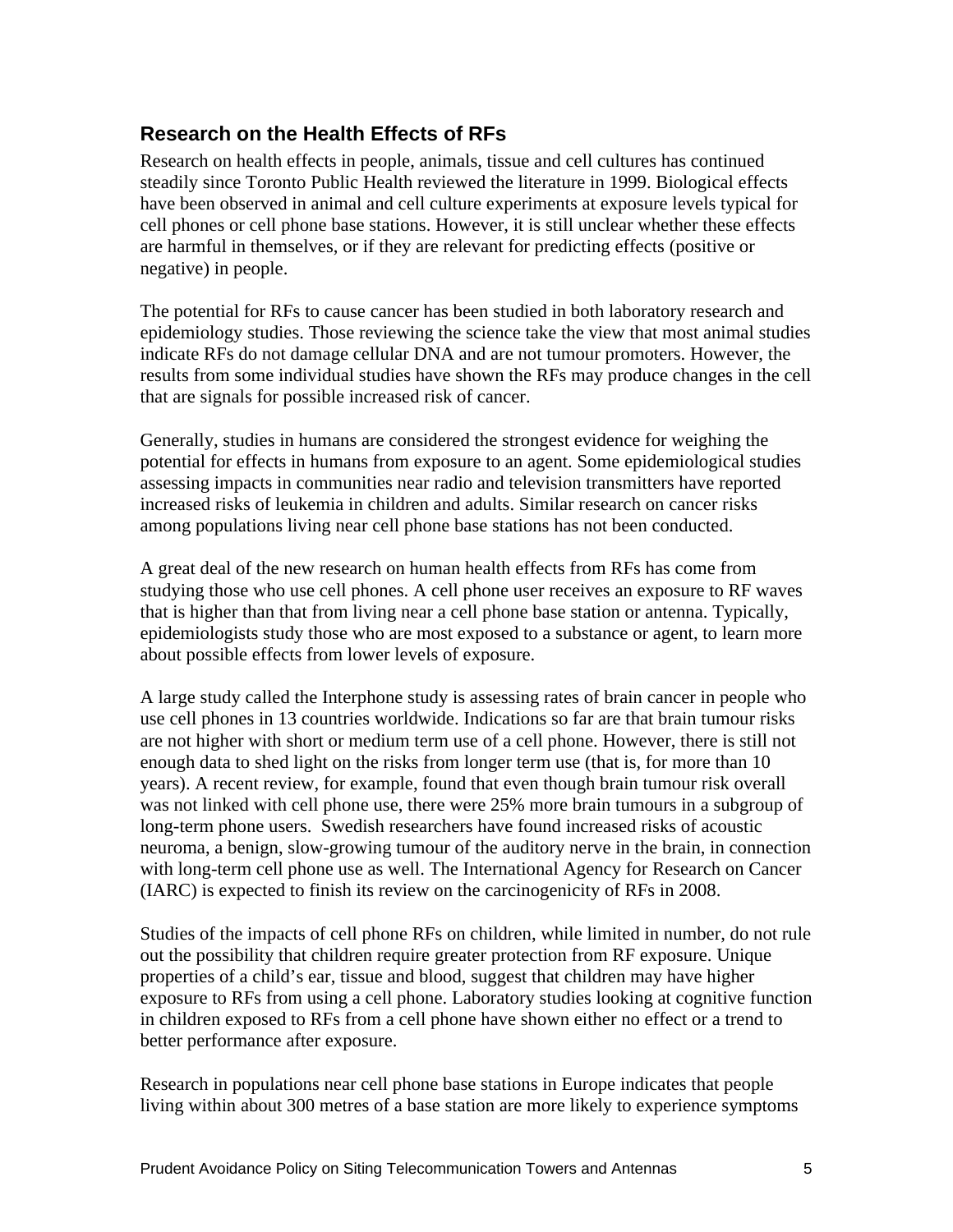such as headache, memory changes, dizziness, tremors, depression and sleep disturbance, that are similar to a condition known as "microwave sickness". Such studies are limited and have not yet been conducted in North America. Some scientists conclude there is need to ensure that RFs are kept as low as possible to protect people living close to cell phone towers.

The research published since the 1999 report does not resolve the question of whether exposure to RF radiation in the community can harm people. Although many studies have been published, this area of research poses many methodological challenges. Most experts agree that, although some sources of RFs have been around for many decades (for example, radar, radio and television broadcast antennas, among others) cellular and wireless technologies that rely on RFs give a different exposure pattern and have not been in use long enough to adequately assess the potential for long-term health effects. Also, levels of exposure for the general population have been low in the past but appear to be increasing. Most scientists agree that more research is needed and many conclude that the available data do not rule out the possibility of health effects from RF exposures.

### **Current Canadian Exposure Standards**

The regulation of telecommunication installations and devices is under federal jurisdiction. Industry Canada is the federal agency responsible for overseeing the installation of telecommunication devices.

Health Canada's Radiation Protection Bureau has set guidelines for environmental exposure to RFs. The guidelines are set out in the document "Limits of Exposure to Radiofrequency Fields at Frequencies from 10 kHz - 300 GHz", called Safety Code 6. Safety Code 6 specifies that environmental RF exposures for the general public must be no more than 4.5 to 10 W/m<sup>2</sup> (known as the power density<sup>1</sup>) depending on the RF transmission frequency<sup>2</sup>. These power density maximum values refer to a whole-body exposure, averaged over a six-minute period of time.

The International Commission for Non-Ionizing Radiation Protection (ICNIRP) set out the current global guidelines upon which most countries base their public exposure limits for RFs in 1998. Like Safety Code 6, these guidelines are based on preventing damage to human tissues due to the the well-understood heating effects of RF. Health Canada and ICNIRP incorporate a 50-fold safety factor to the threshold for thermal effects to account primarily for differences among people in sensitivity to heating effects. ICNIRP and other agencies assert that below this threshold harmful effects are not known to occur.

<sup>&</sup>lt;sup>1</sup> Power density is a measure of the field strength of radiofrequencies. It is a measure of power per unit area, or the rate at which energy reaches the individual. Power density is often expressed in watts per square metre (W/m<sup>2</sup>) or microwatts per square centimetre ( $\mu$ W/cm<sup>2</sup>). While human exposure is best understood by a measure known as the Specific Absorption Rate (or SAR) which refers to an actual RF dose, or amount that is absorbed by the body, typically, outside of a laboratory setting, SAR is not easily measured. 2

 $2$  EMFs differ in terms of their frequency (or number of cycles per second), which is measured in units called hertz (Hz). Radiofrequency waves span the range between 30 kHz and 300 GHz, or from 30,000 to 300 billion hertz. The Health Canada exposure guidelines differ depending on the frequency of transmission: for example, for 900 MHz the standard is a power density of 4.5  $W/m<sup>2</sup>$  and for 1800 MHz it is  $10 \text{ W/m}^2$ . is 10  $W/m^2$ .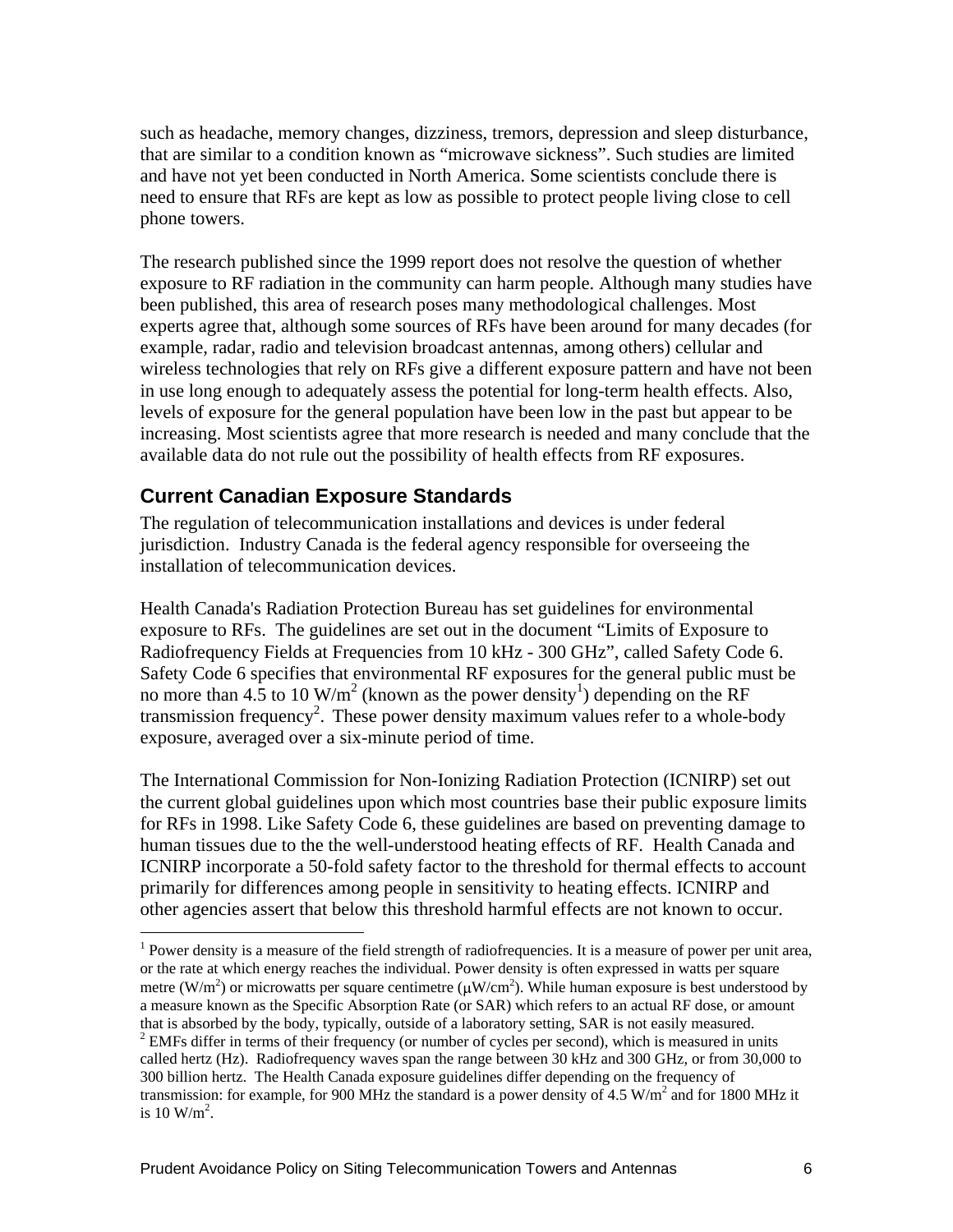### **Understanding Environmental Exposure to RFs**

As noted above, people are exposed to many sources of RFs. The amount of exposure varies depending on the source and other factors. Sources of exposure to RFs have existed for a long time. However, overall exposures to the general public have been very low. A number of recently published studies from around the world have looked at exposure to RFs around base stations. They indicate that despite large variability in RF levels, exposure around base stations is generally well below the levels specified in international guidelines for environmental exposure to the public. For example, the highest power density values for RFs near base stations in Ottawa measured by Industry Canada were thousands of times below the Safety Code 6 limits.

In 2000 and 2001, Industry Canada measured RF levels at 61 locations in Toronto, including residential, industrial and commercial areas, parks, schools and airports. The study showed that all but one of these sites had RF levels below the current Prudent Avoidance Policy recommendation of 100 times below SC6. The one site with levels above the prudent avoidance benchmark (but below SC6) was in the area between Metro Hall and Roy Thompson Hall which is close to a cluster of television and radio transmitters in the city's core. Overall, RF levels were highest at commercial sites and in the downtown for similar reasons. RF levels in residential areas, schools and parks were more than 5000 thousand times below the levels in the SC6 guidelines, which is well below the levels recommended by the Board of Health in 1999.

In general, emissions of RF from cellular base stations decrease with increasing distance from the source. The pattern of RF levels from cell phone antennas is quite complex and is influenced by the antenna's height above ground, its tilt and orientation, and any nearby structures or buildings which reflect, absorb and, therefore, reduce the energy. At ground level, the RF levels are typically very small and are usually only detected in the range of 50 to 250 metres away from the antenna base. At Toronto Public Health's request, Industry Canada assessed the level, pattern and

distribution of RF waves outdoors from cell phone antennas mounted near the top of a high rise building in the north region of Toronto. This was done to assess the impact of multiple sources of RFs in one area. This simulation indicates that RFs generally decrease with increasing distance away from the antenna. Exposure above the 1999 Board of Health's recommended level is localized to lobes that extend horizontally out from each antenna to about 45 metres from the building top. These areas of RF dispersion are not accessible to people in the building, on the rooftop or on the street, and they do not extend to neighbouring high-rise buildings. When modelling RF from all sources in the area, the only place where RF levels approached the Board's recommended maximum exposure levels was on the roof top of a building with a major transmitter.

RF levels inside buildings are typically about ten times lower than outside since the walls and ceilings absorb some of the RF waves. Studies in Spain and Austria have found that RF levels inside homes near base stations were several thousands of times below exposure limits. Even in buildings where there is a rooftop or side-mounted antenna, the RF values tend to be lower indoors, although they can vary by floor within a building.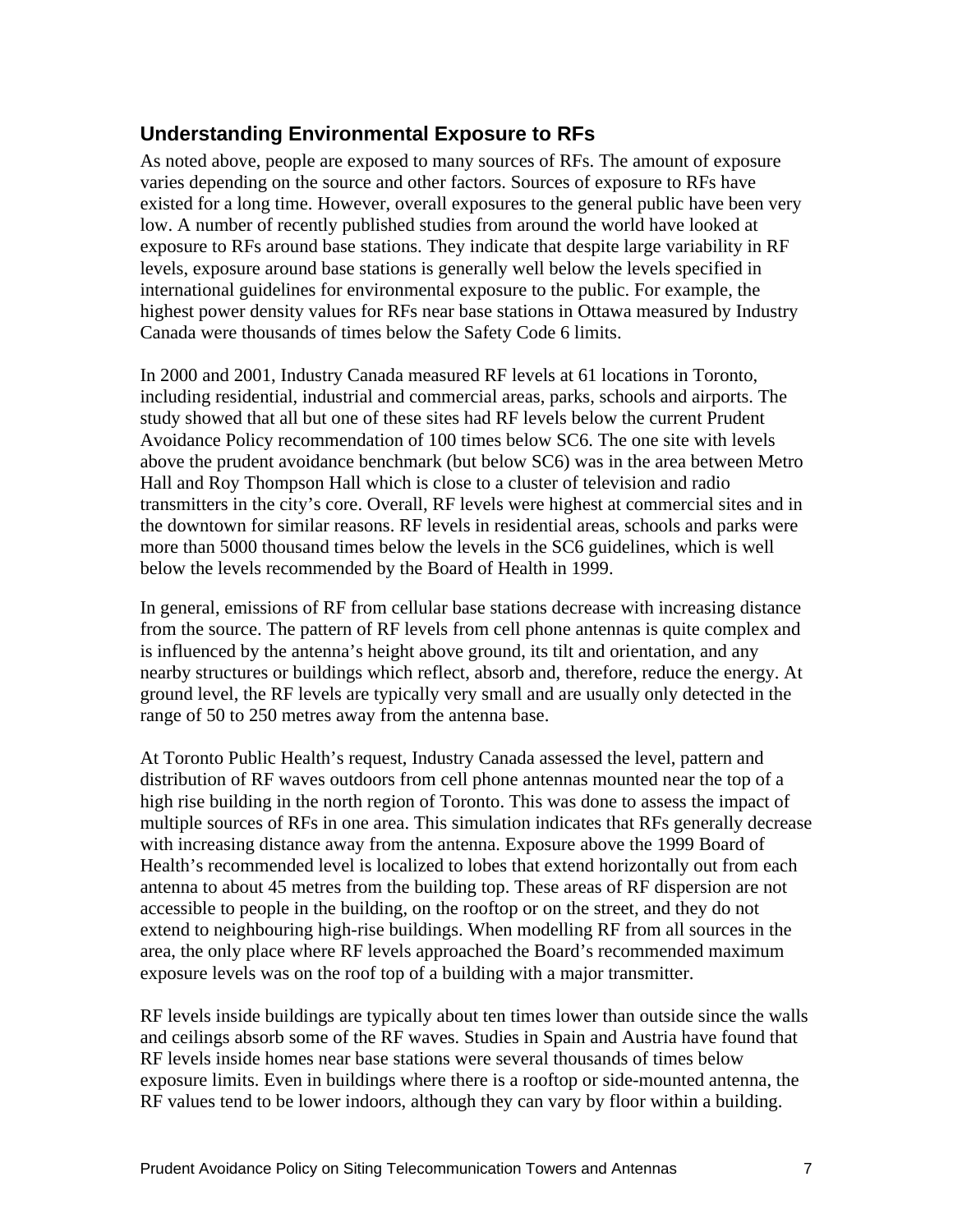Human exposure to RFs from WLAN installations and devices is very low relative to other RF signals present in the same environments. Exposure is higher when the devices are actively communicating with the WLAN, such as when they are downloading or uploading files or with video streaming and also if an individual puts a wireless laptop directly on their lap.

Generally the current evidence from outdoor monitoring in Toronto indicates that shortterm exposure is likely to be far below the Safety Code 6 guidelines and usually within the levels recommended in 1999 by the Board of Health. However, there are large gaps in our understanding, especially the cumulative dose of RFs to people in the community, as well as exposure inside buildings. Industry Canada monitoring for RFs from all sources in Toronto should be conducted with greater regularity and made publicly available. This data would assist the City in monitoring RF levels for comparison against the recommended prudent avoidance levels.

There are also substantial gaps in understanding the exposure for any individual, in light of the ever-expanding use of many wireless technology and devices in society. For example, a cell phone user receives an exposure to RF energy from the antenna in the handset that is close to the head. This exposure is much greater than that from a cell phone base station and, in some cases, it can reach levels that are close to Health Canada's exposure limits.

Given the multiple and pervasive sources of RF in our environment, a city policy can not completely protect its citizens from potentially excessive exposures. However, a policy guiding the citing of towers can contribute to people's exposure overall and, in the longterm, reduce chronic exposures. Cellular telephone users who wish to reduce their exposure to RF can do so by minimising the use of hand-held units, opting for brands that emit only low radiation, using a remote ear piece, or by using a regular telephone as much as possible. Cell phone use is increasingly common among children ages 10 to 19 years, therefore, this cohort will be exposed to RFs for a longer period of life than any other before it. This alone justifies precautionary messages to children, teens and parents that suggest cell phone use be limited in this age group to avoid unnecessary exposure. Toronto Public Health promotes parents' awareness of the need to minimize children's use of cell phones through the "Playing it Safe" resource, which was produced with partners in the Canadian Partnership for Children's Health and the Environment (CPCHE).

### **Other Jurisdictions – Recent developments**

An increasing number of countries have developed more stringent public exposure guidelines in response to concerns about the level of protection offered by existing standards. Typically these are at least an order of magnitude lower than international guidelines. The western European nations with stricter limits base these on the precautionary principle or focus on keeping RF emissions as low as reasonably achievable. In the case of eastern European nations and China, there is greater emphasis on setting standards so as to protect the public from the effects observed in their studies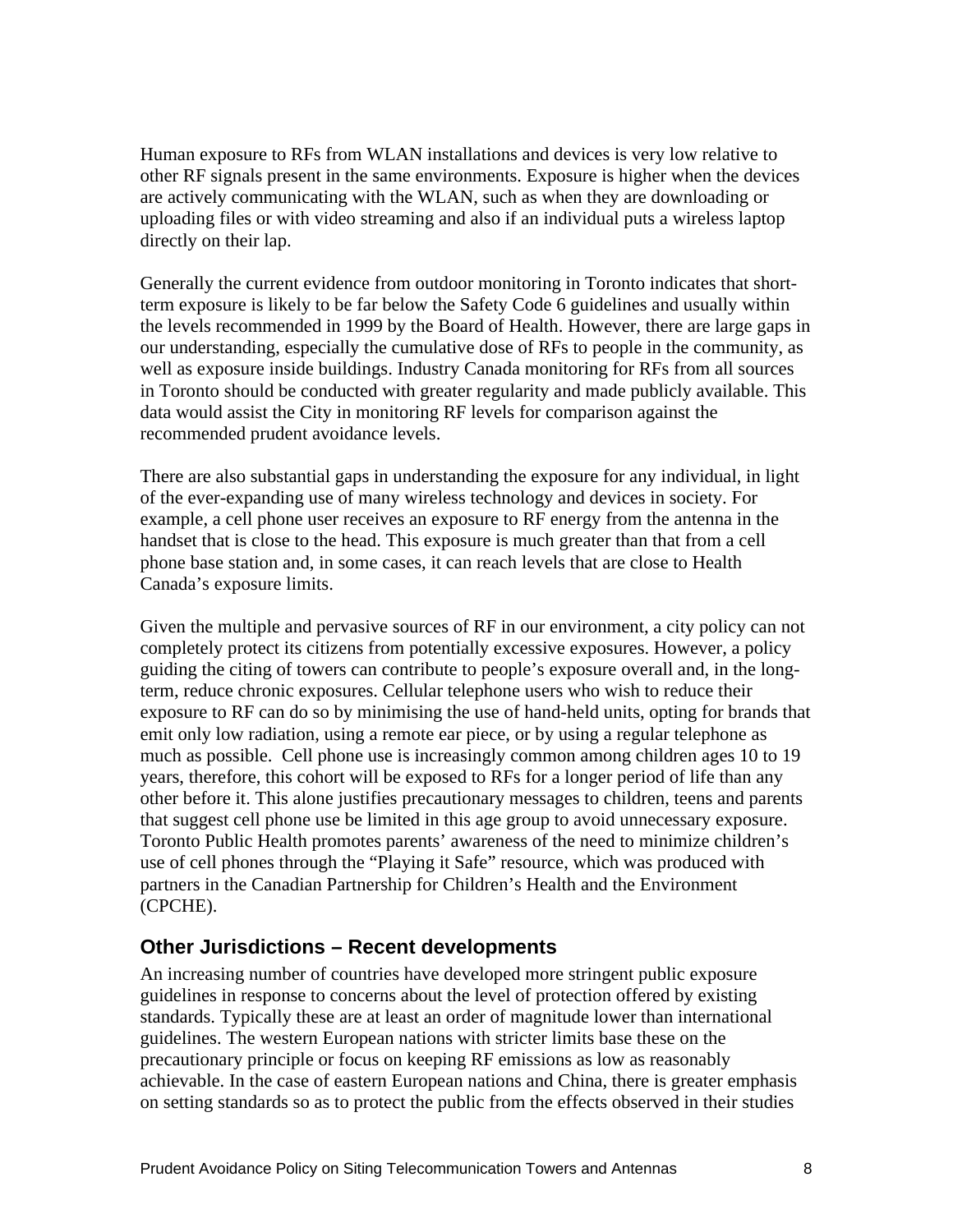among people chronically exposed to RFs through their work, such as changes in central nervous, endocrine and immune system functions.

There are already several jurisdictions that have adopted lower exposure limits for the public. Some, such as Bulgaria, China, the Czech Republic, Hungary, Italy, Poland, Russia and Switzerland, have established legally enforceable national levels. As well, several local jurisdictions have made exposure limits more protective, largely through cooperative or voluntary agreements with industry: Auckland, Brussels, Paris, Salzburg (Austria) and some municipalities in Australia. The 1999 Board of Health recommended exposure limits that are comparable to the limits of a number of countries such as

Bulgaria, China, Hungary, Italy, Russia, and Switzerland. Table 1 below provides details from some jurisdictions that have adopted stricter exposure standards.

|                            | <b>General Public</b>         |                                      |
|----------------------------|-------------------------------|--------------------------------------|
| <b>Agency/Jurisdiction</b> | <b>Exposure Limit#</b><br>W/m | <b>Comments</b>                      |
| <b>ICNIRP</b>              |                               | Guideline                            |
| Canada                     |                               | Acute, thermal effects prevented     |
| Toronto Board of Health    | $\vert$ 0.10                  | Cooperative agreement, precautionary |
| <u>ltaly</u>               | $0.10*$                       | <b>Regulatory precautionary</b>      |
| Switzerland                | $0.10*$                       | Regulatory, precautionary            |
| China                      | 0.10                          | Regulatory, science-based            |
| Russia                     | $0.10^{4}$                    | Regulatory, science based            |
| Paris                      | $0.10^{4}$                    | Cooperative agreement, precautionary |
| Salzburg                   | 0.00                          | Cooperative agreement, precautionary |

**Table 1. Comparison of national standards for public exposure limits to RFs**

**#** For RFs at a frequency of 1800 megaHertz<br>\* approximate conversion from Volts per meter to Watts per square metre

### **Views on Need for Lower Exposure Guidelines**

There continues to be debate about whether the current ICNIRP guidelines for RF exposure limits are adequately protective of human health. The World Health Organization (WHO) acknowledges that governments might want to adopt precautionary measures to reduce exposure to RF fields because of public concerns. The WHO and other countries acknowledge that biological effects are evident below the ICNIRP guidelines. Some scientists believe these biological effects should be considered when developing RF exposure limits.

### **Prudent Avoidance for Siting Telecommunication Structures**

The Board of Health should encourage Health Canada to review current standards and set public exposure limits for RFs under Safety Code 6 so as to be 100 times more protective. As long as Health Canada maintains the current exposure standards, it continues to be prudent to limit public exposure to RFs below the limits set in Safety Code 6.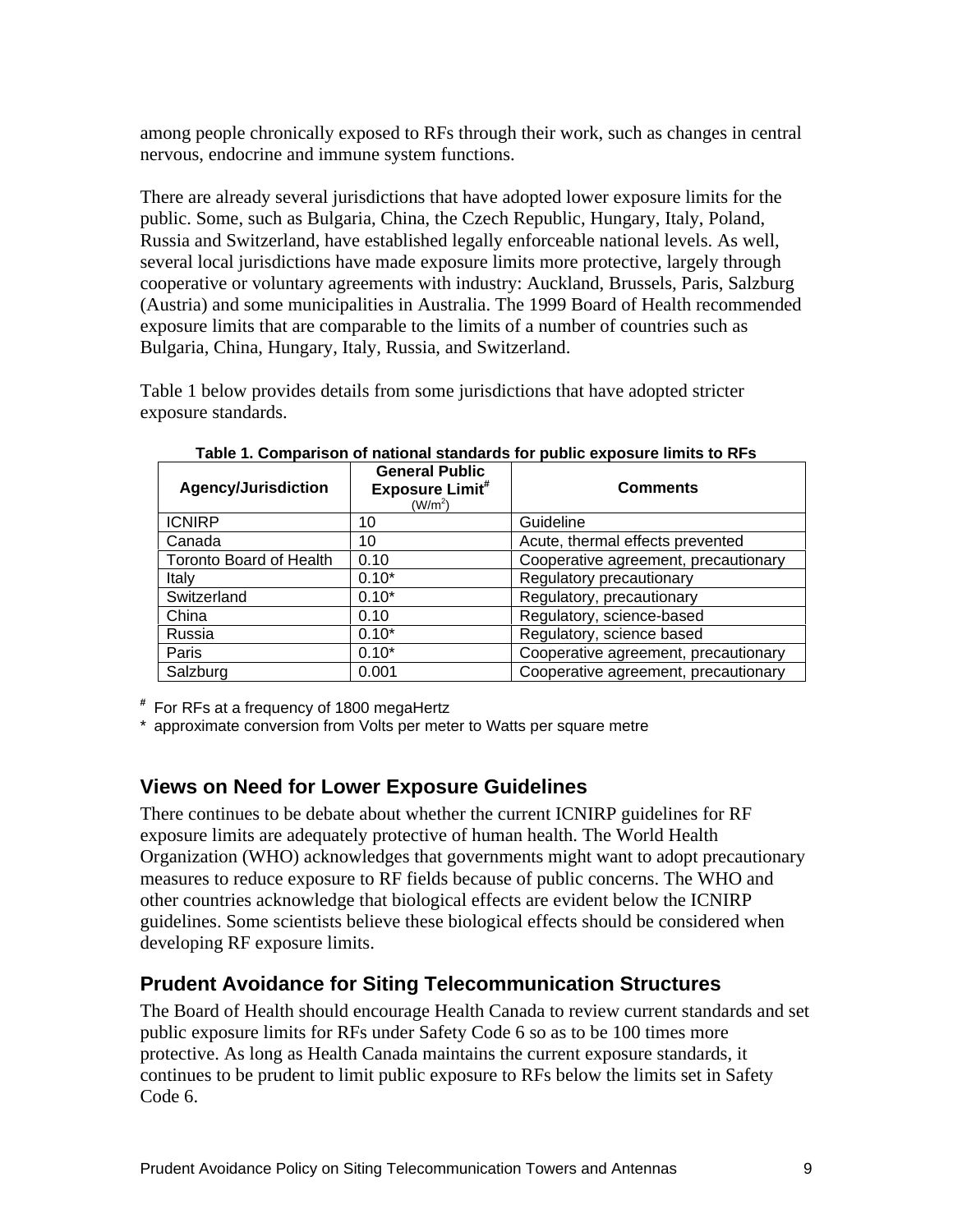In 1999, the Board of Health recommended a policy of Prudent Avoidance due to the degree of uncertainty about health impacts of long-term, low level exposure to RFs. To address this uncertainty, the policy proposed reducing the potential exposure to RFs by using an added factor of protection, an approach that is consistent with the standard setting practices for chemical substances. This approach recommended that the RF emissions from any proposed cell phone tower installations be kept 100 times below Safety Code 6 in areas accessible to the public. This added degree of protection equates to a maximum public exposure limit of  $0.045$  to 0.1 W/m<sup>2</sup> (depending on the frequency of the RF waves). Since the policy was adopted in 1999, TPH has asked to review data from proponents

showing estimates for RF emissions in the vicinity of an installation*.* Using these estimates, is has been possible for staff to verify if levels in areas where people normally spend time (that is, workplaces, residences or areas where the public has unrestricted access) would be within the levels recommended by the Board (that is, 100 times below SC6). This verification process has indicated that these levels are readily achievable and that the proponents have been able to voluntarily comply without compromise to technology or performance. Most importantly, the process has served as a check to demonstrate that RF exposure to the public is likely to be minimal.

A prudent avoidance approach has also been used to assess the exposures from other sources such as radio towers and Toronto Hydro's WiFi installation One Zone™. Industry Canada estimates for a wireless fidelity (WiFi) mono-pole antenna showed that within a 10 metre radius around the antenna, maximum RF levels would be 1,000 to 10,000 times below the SC6 limit. Further away from the antenna levels were estimated to be even lower.

The Board of Health has requested that the Prudent Avoidance Policy now be incorporated into the application process through the new City of Toronto Telecommunications Tower and Antenna Protocol ("the protocol"). The protocol establishes a harmonized City-wide process and allows the City to evaluate and comment on proposals for new telecommunications towers and antennas. Industry Canada has final regulatory authority over where telecommunications towers are sited; however, it encourages cell phone carriers to consult with local land-use authorities to determine the most suitable sites for such installations. The Medical Officer of Health will forward this report to cell phone and wireless internet carriers to encourage their commitment to prudent avoidance when they propose sites for new telecommunications facilities in Toronto.

The proposed City of Toronto Protocol will require a preliminary consultation meeting between the City and the proponent for all installations. This meeting should be used to consider the estimated levels of RFs around the proposed tower or antenna in areas where people normally spend time. If the estimates provided indicate that radiofrequency exposures would be higher than levels recommended by the Prudent Avoidance Policy,